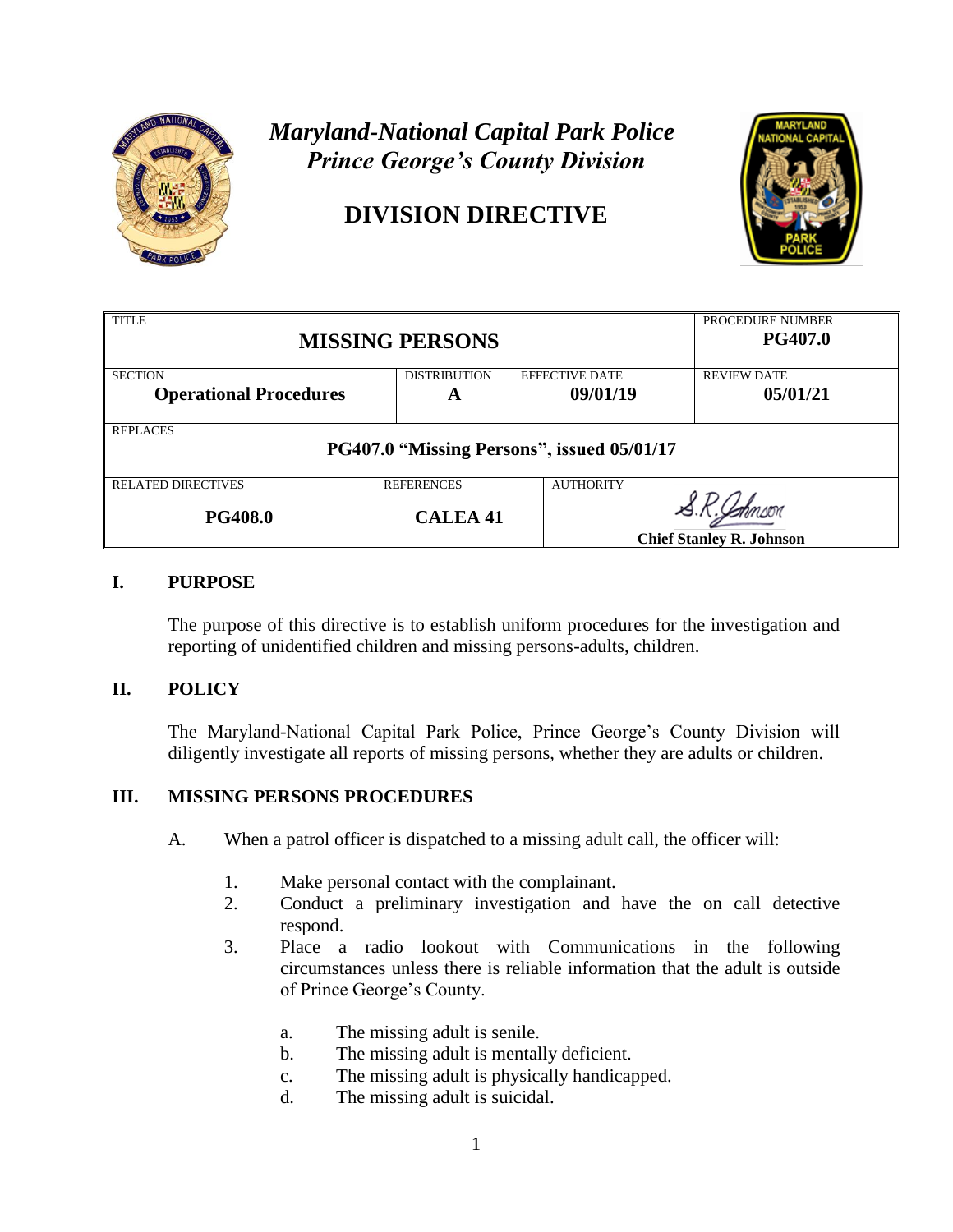- e. There are facts indicating unusual circumstances or suspicious activities.
- f. Utilize the "First Arriving Officer Checklist for Search of a Missing Person" form (Attachment A) and the "Search Urgency Form" (Attachment B) to aid in the investigation.
- 4. Complete the initial report including, but not limited to:
	- a. Full description include a photograph (full face) when available.
	- b. Associates, places frequented threats of violence, etc.
	- c. Whether a radio lookout was made.
	- e. A statement regarding whether or not an NCIC entry was made and the dispatchers name and ID number if applicable.
- 5. Determine if an NCIC entry should be made. An NCIC entry can only be made if the missing person falls into one or more of the following categories:
	- a. Disability a person of any age with a proven physical/mental disability or is senile, thereby subjecting them or others to personal and immediate danger.
	- b. Endangered a person of any age who is missing under circumstances indicating that their physical safety may be in danger.
	- c. Involuntary a person of any age who is missing under circumstances indicating that the disappearance may not have been voluntary, i.e., abduction or kidnapping. **If child is suspected of being abducted Amber Plan may be instituted (see Division Directive Amber Plan).**
	- d. Juvenile a person who is not declared unemancipated as defined by the laws of their state of residence and does not meet any of the entry criteria set forth in any of the above categories.
	- e. Catastrophe Victim a person of any age who is missing after a catastrophe.
- B. For an NCIC entry to be made, the complainant must, sign the NCIC Adult Missing Person Attestment Statement at the time of the filing of the report attesting to the circumstances of the missing person. NCIC regulations mandate that a signed statement be provided to the police department taking the report to aid in the protection of the missing person's right to privacy. The completed and signed form will be submitted along with the missing person report.
- C. If the missing person does not fit into any of the entry categories, no NCIC entry will be made. A statement in the report will indicate that no entry was made (for example - The subject does not meet the entry criteria for NCIC, therefore, no computer entry was made).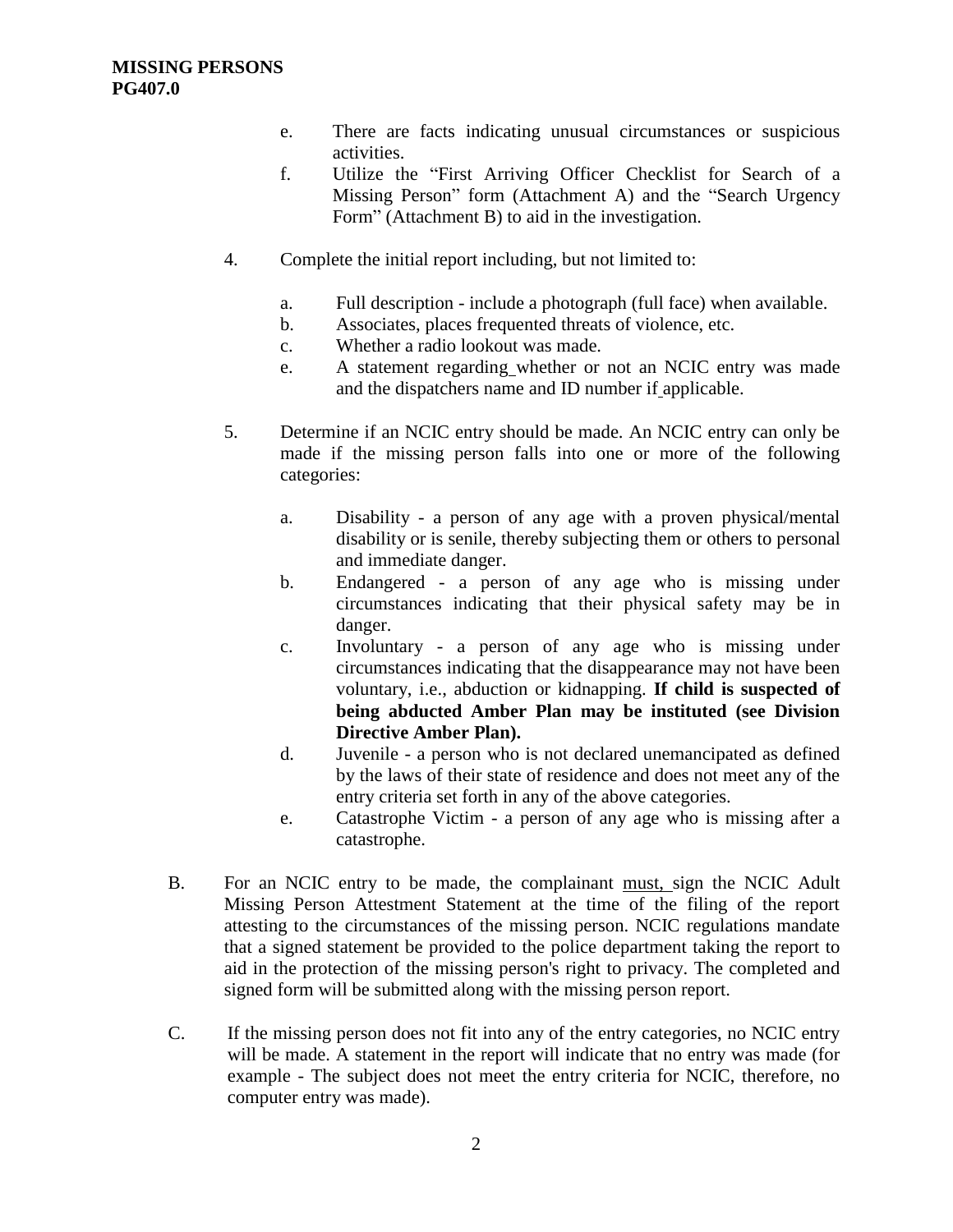- D. The investigation section will conduct a follow-up investigation in compliance with the section's standard operating procedures.
- E. The investigator will re-evaluate the NCIC entry criteria and determine whether or not an entry is appropriate. If an entry had not been made at the time of the initial reporting of the missing person and it is determined by the investigator that an entry is called for, the investigator will complete the necessary forms and have the complainant sign the form.

#### **IV**. **MISSING CHILDREN PROCEDURES**

- A. All reports of anyone under the age of eighteen (18) years of age missing from home under the provisions of Family Law 9-401 or 402 will be entitled Missing Children, so the necessary provisions of the law may be met.
- B. Missing Child means a person who is:
	- 1. Under the age of eighteen (18) years; and
	- 2. The subject of a missing person's report filed with a law enforcement agency in their state and whose whereabouts are unknown.
- C. On receipt of a report regarding a missing child, the officer shall make personal contact with the complainant and immediately determine if;
	- 1. The missing child has not been the subject of a prior missing person (runaway) report.
	- 2. The missing child suffers from a mental or physical handicap or illness.
	- 3. The disappearance of the missing child is of a suspicious or dangerous nature.
	- 4. The person filing the report of a missing child has reason to believe that the missing child may have been abducted.
	- 5. The missing child has ever previously been the subject of a child abuse report filed with the state or local law enforcement agency.
	- 6. The missing child is under fourteen (14) years of age.
- D. Upon conclusion by the officer that any of the above conditions exists, the officer shall immediately:
	- 1. Initiate appropriate intensive search procedures, and contact the on call investigator. Search procedures shall include but not be limited to:
		- a. Thorough check of home.
		- b. Search of immediate area.
		- c. Check youth congregating locations.
		- d. Contact friends and/or relatives.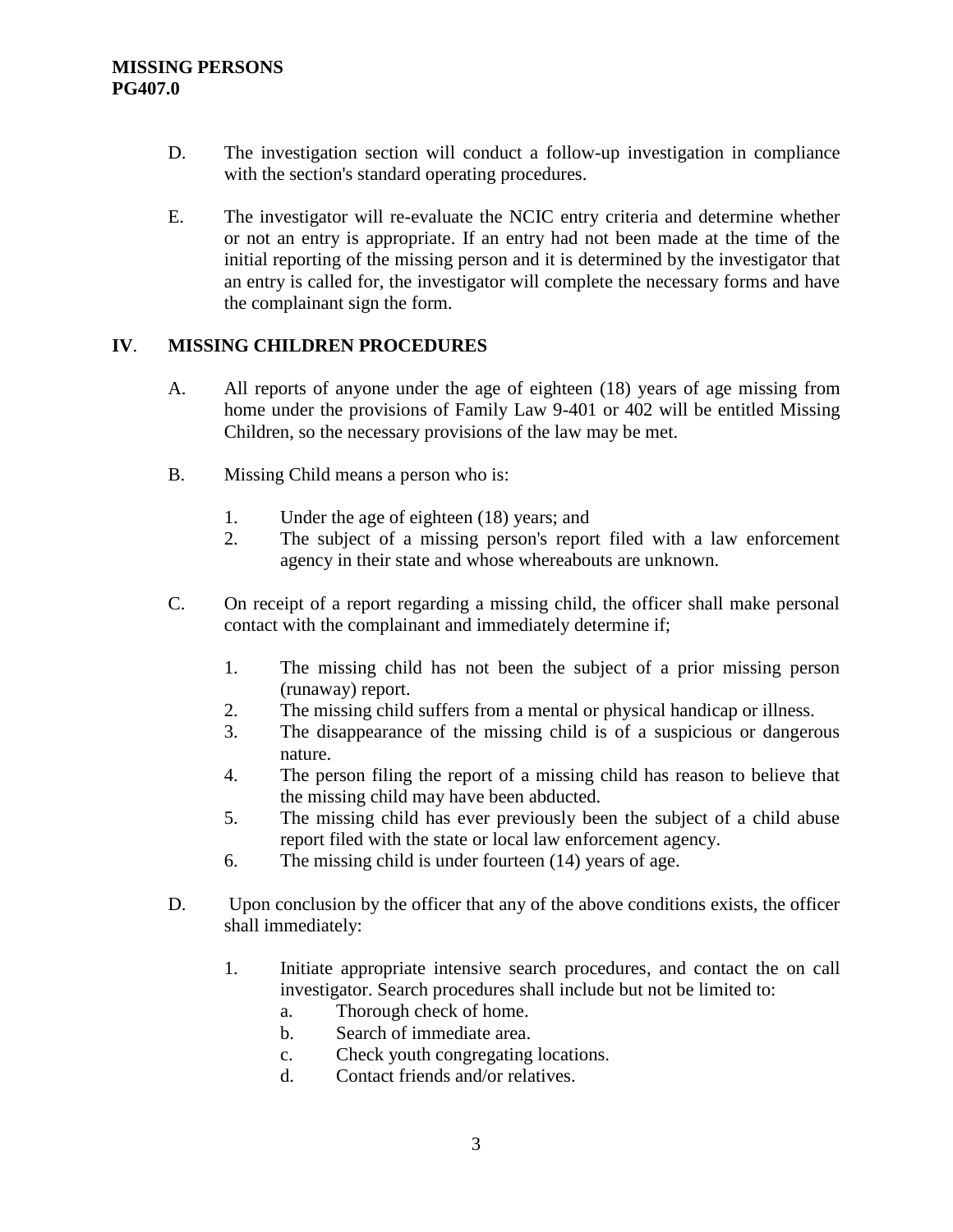#### **MISSING PERSONS PG407.0**

- 2. Notify the On Duty Officer (ODO) should extensive search procedures become necessary.
- 3. Notify the on duty and Search Manager.
- 4. As soon as practical but no later than the end of tour:
	- a. Notify Communications and provide NCIC and MILES computer information
	- b. Complete all reports and initiate appropriate Teletypes.
- 5. Enlist the aid of other law enforcement agencies, as determined by the On Duty Officer (ODO).
- E. If the conditions specified in Section IV. C. of this directive do not exist, the officer shall immediately:
	- 1. Attempt to determine the circumstances surrounding the disappearance of the missing child, and
	- 2. Follow procedures set out in Section IV. D. 4 and 6.
- F. Communications will enter NCIC and MILES and provide radio broadcast information regarding missing children as soon as possible.
- G. The Records Section is responsible for sending a copy of all missing children reports and supplements to the State Clearinghouse for Missing Children.
- H. It is the responsibility of the Investigative Services to investigate missing children.

#### **V. FOUND CHILDREN**

- A. When officers locate an unidentified or missing child.
	- 1. Officers will contact Communications and request a check to determine if child has been reported missing. If child has been reported missing, follow procedures for closure/cancellation.
	- 2. Officers will request Fire Rescue respond to determine if medical attention is necessary. If medical attention is deemed necessary, have child transported to hospital and contact Prince George's County Child Protective Services.
	- 3. If child has not been reported missing, officers will: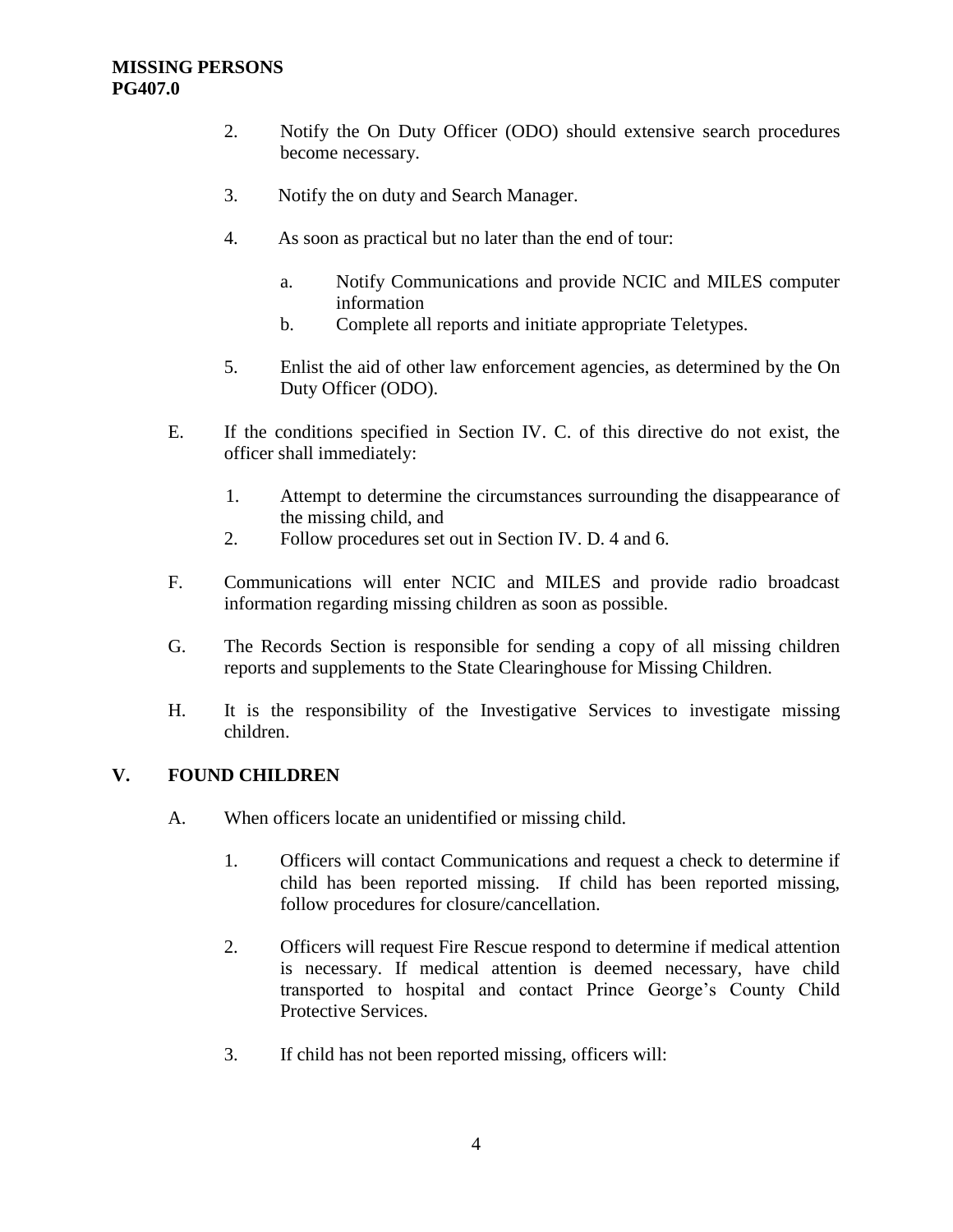- a. Have Communications Contact Prince George's County Child Protective Services, if they have not already.
- b. If medical attention is not necessary. The child will be transported to Headquarters where the On Duty Officer/Shift Supervisor will assign an employee to supervise minor children in the Division's care.
	- (1). This employee will be responsible for the safety and wellbeing of the child and will locate a responsible person to accept custody of child.
	- (2). Employees assigned to supervise children will attend to the needs of the child to the extent necessary to ensure the safety and comfort of the child.
- B. If circumstances surrounding the found child are of a suspicious or dangerous nature notify Prince George's County Child Protective Services to determine whom child may be released to.
- C. Children may only be released to the following:
	- 1. An authorized representative of the Prince George's County Child Protective Services.
	- 2. A representative of another law enforcement agency.
	- 3. A parent or legal guardian of child after proof of identity has been verified.

# **IV. CLOSURE/CANCELLATION**

- A. The officer closing the case will:
	- 1. Verify the return and the identity of the missing person. (If the missing person is found in another jurisdiction, the officer can have the police department in that jurisdiction make the verification).
	- 2. Write a supplemental report including, but not limited to, the following:
		- a. Location where the subject was found.
		- b. Subject's physical and mental condition.
		- c. How identity was verified.
		- d. Synopsis of any criminal charges contemplated.
	- 3. Cancel any teletypes, lookouts, or NCIC entries.
	- 4. Notify the appropriate investigator.
	- 5. Advise original complainant of the relevant details of the case and the